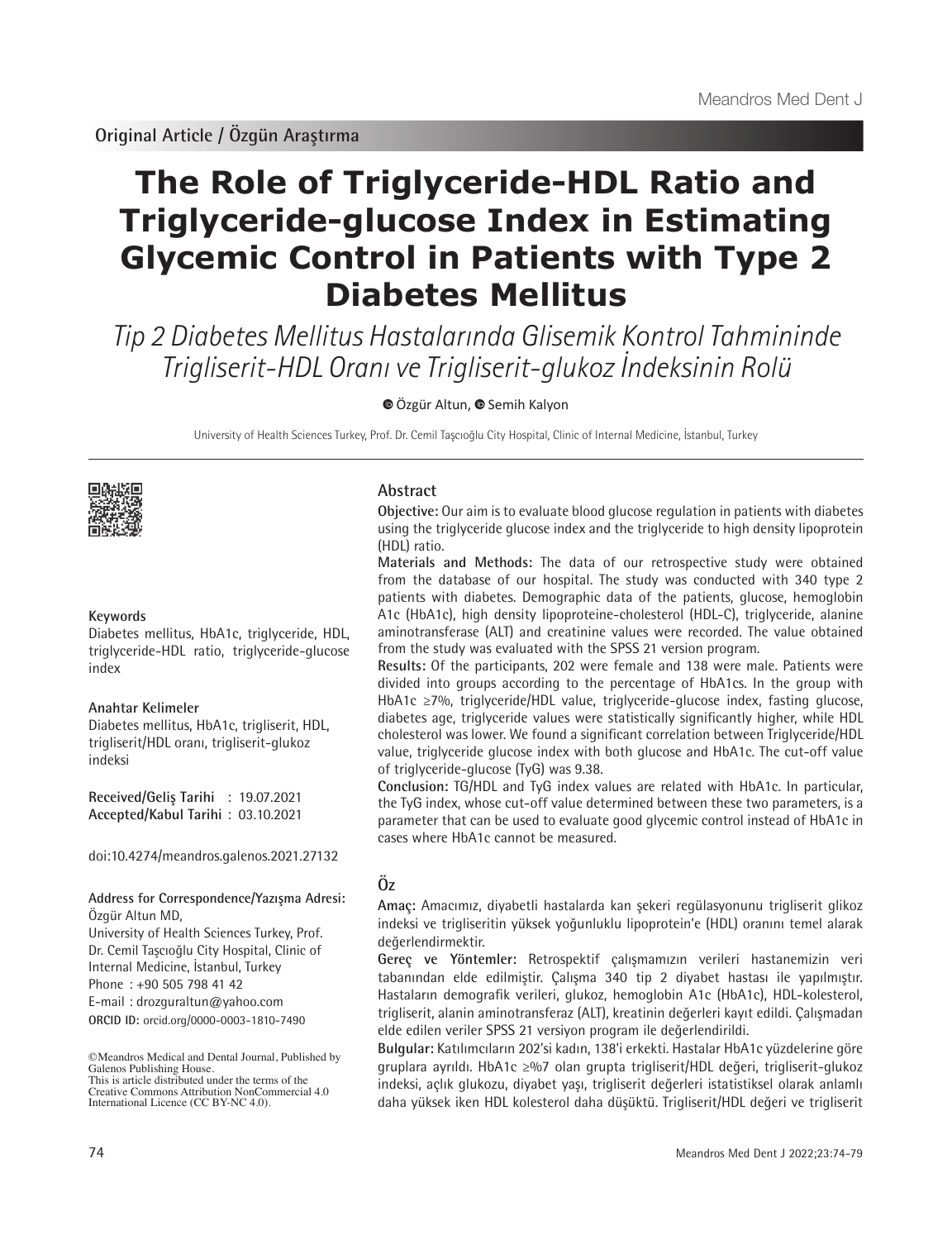glukoz indeksi ile hem glukoz ve hem HbA1c arasında anlamlı bir ilişki saptandı. Kötü glisemik kontrollü (HbA1c ≥%7) hastalar için trigliserit-glukoz indeksi için cut-off değer 9,38 olarak saptandı.

**Sonuç:** Trigliserit/HDL ve trigliserit-glikoz (TyG) indeks değerleri HbA1c ile ilişkilidir. Özellikle bu iki parametre arasından cut-off değeri belirlenen TyG indeksi, HbA1c bakılamayan durumlarda HbA1c yerine iyi glisemik kontrolü değerlendirmek için kullanılabilecek bir parametredir.

## **Introduction**

In type 2 diabetes (T2DM) insulin resistance occurs in peripheral tissues. Insulin resistance occurs in peripheral tissues. Insulin levels decrease due to decreased pancreatic beta cell function over time (1). In the presence of insulin resistance, glucose and free fatty acid levels rise. This causes an increase in very low density lipoprotein (VLDL), the triglyceride (TG) transporter. The increase in VLDL levels is also due to decreased clearance owing to the decreased lipoprotein lipase activity and decreased hepatic uptake. An increase in hypertriglyceridemia increases cholesterol ester transfer protein enzyme activity, resulting in decreased high density lipoproteincholesterol (HDL-C) and increased Low Density Lipoprotein-cholesterol (LDL-C) levels (1).

The decrease in pancreatic beta cell reserve may develop due to many factors, and exposure of beta cells to increased free fatty acids is one of these reasons. Increasing free fatty acids may cause insulin resistance via oxidative pathways (2).

The complications of diabetes can be microvascular or macrovascular and due to these complications, diabetes is an increasing cause of morbidity and mortality. Prevention of these complications of diabetes is only possible with intense treatment. The most important laboratory test used to evaluate the success of treatment is hemoglobin A1c (HbA1c), which is the level of glycosylated hemoglobin over 3 months. Keeping HbA1c below 7% is necessary to prevent complications (3).

However, since HbA1c analysis cannot be performed in every hospital laboratory and it can be affected by anemia, kidney failure, and some drugs, a requirement has arisen to find an indicator that shows glycemic control well, can be easily performed in every laboratory, is cheaper, and that will not be affected by other variables (4).

Diabetes mellitus is accompanied by an increase in TG. In addition, low HDL-C levels have highlighted these two parameters in previous years. As a matter of fact, previous studies in the literature have shown that TG/HDL ratio very well reflects atherogenicity due to endothelial dysfunction, which poses a risk for metabolic syndrome and cardiovascular diseases (5-7). It has been revealed that the TG/HDL ratio also reflects insulin resistance (8). It has been determined by studies that the triglyceride-glucose (TyG) index also shows insulin resistance well (9,10). It has also been previously shown that the TyG index may indicate an increased risk of cardiovascular disease in Type 2 diabetics without symptoms (11). Studies have reported a strong correlation between the TyG index and the development of diabetes (12,13).

In previous studies, we found only one study on the relationship between diabetes mellitus, TG-HDL ratio and TyG index (14). Our study aims to decide whether the TG/HDL and TyG index in our patient population are useful in predicting glycemic control in diabetic patients.

## **Materials and Methods**

Research permission was taken from the Ethics Committee of our hospital before starting the study with the approval number 259, dated 01.07.2021. İndividual with a diagnosis of T2DM who applied to the internal medicine outpatient clinic of our hospital were retrospectively searched from our hospital database.

All patients over 18 years of age followed up with T2DM participated in the study. First of all, those younger than eighteen years of age, those with chronic kidney failure and/or chronic liver disease, pregnant or breastfeeding women, those using statins, fenofibrate or fish oil, those with malignancy and thyroid disease were excluded from the study. In the second elimination stage, the patients with the missing data were excluded. The fasting blood glucose, HbA1c, lipid profile, alanine aminotransferase (ALT), and creatinine values were simultaneously checked with the body mass index (BMI). The remaining 340 patients after two eliminations were accepted as the study group.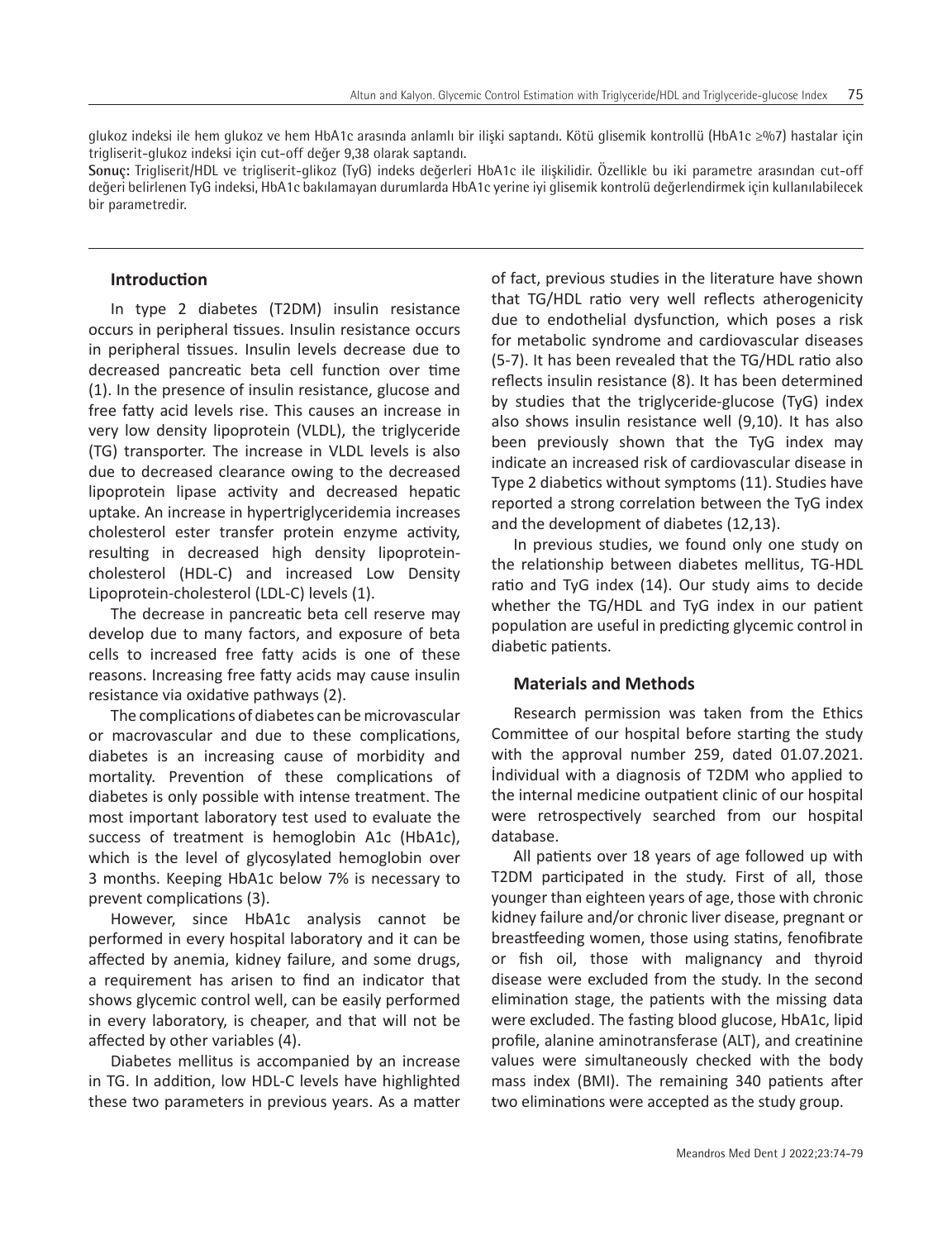Glucose, HbA1c, ALT, creatinine, and lipid values were studied using the colorimetric method in an auto-analyzer (Beckman Coulter Brand, AU5800, USA).

The TG-HDL formula: TG/HDL (15)

Calculated in BMI kg/ $m^2$  (16).

For the TyG index, previous studies were guided, and values were obtained with the formula Ln [fasting triglyceride value (mg/mL) X fasting glucose value (mg/mL)/2] (16).

Patients were defined as two groups according to their HbA1c values as those with diabetes under control (<7%) and those with uncontrolled diabetes (<7%) (17).

#### **Statistical Analysis**

SPSS version 21 program was used. Normally distributed data were given as mean ± standard deviation, non-normally distributed data as median and interquartile range  $(25<sup>th</sup>$  and  $75<sup>th</sup>$  percentiles). Compliance of quantitative data with normal distribution was determined by Kolmogorov-Smirnov test. Chi-square test was performed to compare categorical data If the distribution was homogeneous, Student t-test was performed. If not, the Mann-Withney U test was used. Pearson was used if the distribution was homogeneous in the correlation analysis. If not homogeneous, Spearman was applied. P<0.05 is significant.

#### **Results**

Two hundred two women and 138 men took part in the study. There were 153 patients with HbA1c levels <7 and 187 patients with ≥7. In the group with HbA1c ≥7, TG/HDL value and TyG index were statistically higher than the group with HbA1c <7 (p=0.010, p<0.001). In the group with HbA1c ≥7, glucose, diabetes duration, and triglyceride levels were statistically higher than the group with HbA1c <7 (Table 1).

We found a significant correlation between triglyceride/HDL value and both glucose and HbA1c. (r=0.207, p<0.001; r=0.261 p<0.001). There was positive correlation between TyG index and HbA1c and glucose levels (r=0.576, p<0.001; r=0.710 p<0.001). TyG index had a negative correlation with HDL (r=-0.356 p< 0.001). TyG index was positively correlated with LDL (r=0.134 p=0.016) (Table 2).

Cases with HbA1c ≥7% were considered poorly controlled diabetic. The receiver operating characteristic (ROC) curve was made. The cut-off value of the TyG index was 9.38 (sensitivity 69%, specificity 73%, AUC= 0.759) (Table 3) (Figure 1). However, a cutoff value could not be determined for TG/HDL.

| Table 1. Comparison of demographic and laboratory data                                                                                                  |                   |                   |                      |  |  |  |
|---------------------------------------------------------------------------------------------------------------------------------------------------------|-------------------|-------------------|----------------------|--|--|--|
|                                                                                                                                                         | HbA1c <%7 (n=153) | HbA1c ≥%7 (n=187) | p-value              |  |  |  |
| Age (year)                                                                                                                                              | 59.50±10.50       | 60.40±10.5        | 0.407                |  |  |  |
| BMI ( $\text{kg/m}^2$ )                                                                                                                                 | 30.70±4.79        | 30.50±5.25        | 0.685                |  |  |  |
| Female, n (%)                                                                                                                                           | 90(59)            | 112 (60)          | $0.842$ <sup>a</sup> |  |  |  |
| Male, n (%)                                                                                                                                             | 63 (41)           | 75 (40)           |                      |  |  |  |
| $HbA1c$ $(\%)$                                                                                                                                          | $6.30 \pm 0.44$   | $9 + 1.72$        | < 0.001              |  |  |  |
| Glucose (mg/dL)                                                                                                                                         | 117(103-117)      | 198(143-242)      | < 0.001 <sup>b</sup> |  |  |  |
| Diabetes duration                                                                                                                                       | $7.50 + 5$        | 10±6.90           | < 0.001              |  |  |  |
| HDL-C (mg/dL)                                                                                                                                           | $47 + 11$         | 45±11             | 0.034                |  |  |  |
| TG (mg/dL)                                                                                                                                              | 159 (111.5-201)   | 168 (121-249)     | 0.046 <sup>b</sup>   |  |  |  |
| $LDL-C (mg/dL)$                                                                                                                                         | 121 (101-121)     | 125 (106-147)     | 0.307 <sup>b</sup>   |  |  |  |
| ALT (IU/mL)                                                                                                                                             | $19(15-25)$       | $22(16-27)$       | $0.055^{b}$          |  |  |  |
| Creatinine (mg/dL)                                                                                                                                      | $0.75 \pm 0.20$   | $0.72 \pm 0.20$   | 0.271                |  |  |  |
| TG/HDL                                                                                                                                                  | $3.42(2.2-4.9)$   | $3.9(2.5-6.4)$    | $0.010^{b}$          |  |  |  |
| TyG index                                                                                                                                               | $9.09 \pm 0.54$   | $9.73 \pm 0.75$   | < 0.001              |  |  |  |
| BMI: Body mass index, HbA1c: Hemoglobin A1c, HDL-C: High density lipoprotein cholesterol, TG: Triglyceride, LDL-C: Low density lipoprotein cholesterol, |                   |                   |                      |  |  |  |

ALT: Alanine aminotransferase, Student t-test, <sup>a</sup>Chi-square test, <sup>b</sup>Mann Whitney-U test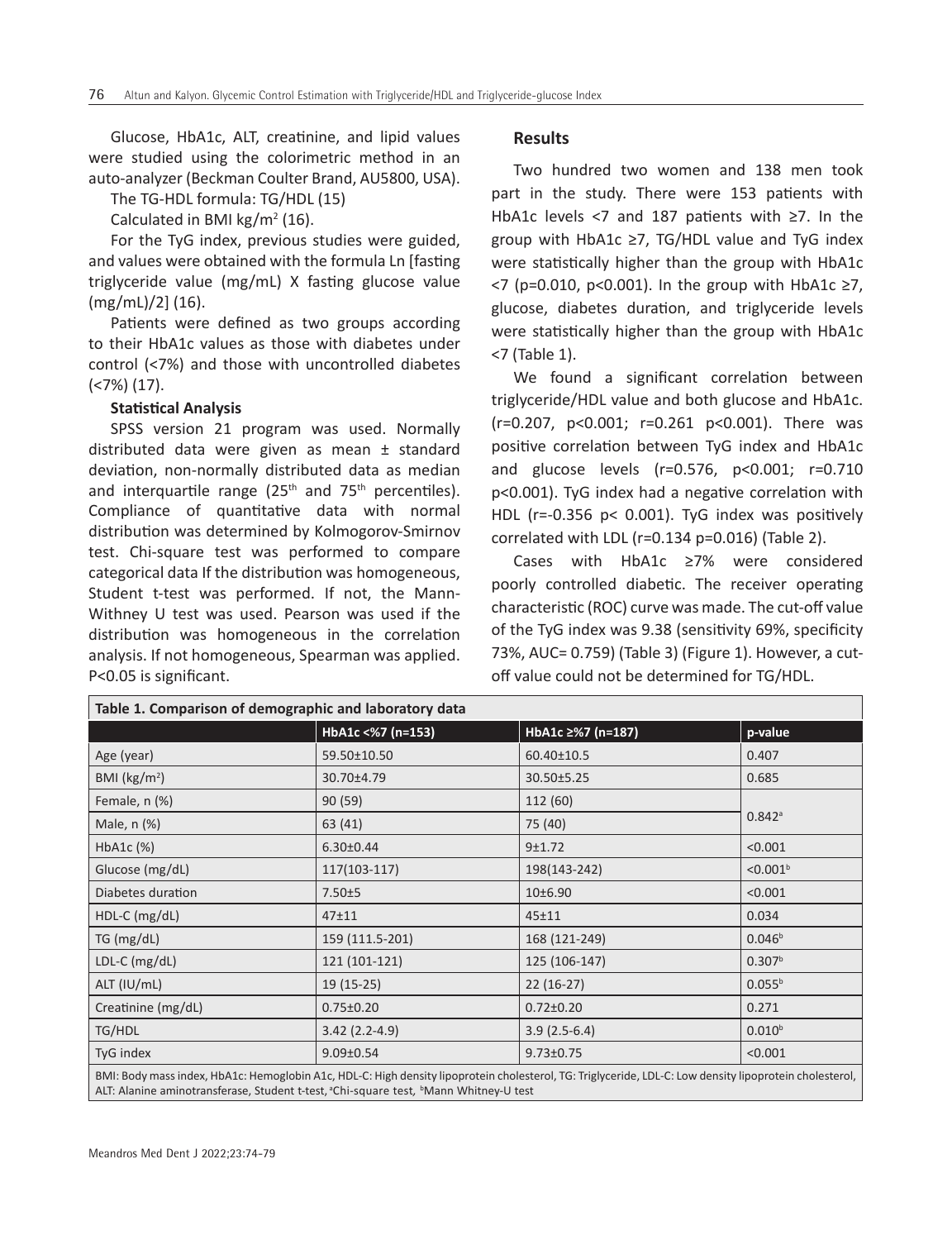| Table 2. Correlation between indexes values and data                                                                                                                      |   |                |                                        |                                    |                           |                 |                      |                  |                  |
|---------------------------------------------------------------------------------------------------------------------------------------------------------------------------|---|----------------|----------------------------------------|------------------------------------|---------------------------|-----------------|----------------------|------------------|------------------|
|                                                                                                                                                                           |   | Age<br>(years) | <b>Diabetes</b><br>duration<br>(years) | <b>BMI</b><br>(kg/m <sup>2</sup> ) | <b>Glucose</b><br>(mg/dL) | HbA1c<br>$(\%)$ | <b>TG</b><br>(mg/dL) | HDL-C<br>(mg/dL) | LDL-C<br>(mg/dL) |
| TGA/HDL                                                                                                                                                                   |   | $-0.084$       | $-0.070$                               | 0.069                              | 0.261                     | 0.207           | 0.916                | $-0.667$         | 0.032            |
|                                                                                                                                                                           | p | 0.123          | 0.203                                  | 0.207                              | < 0.001                   | < 0.001         | < 0.001              | < 0.001          | 0.567            |
| TyG index                                                                                                                                                                 |   | $-0.069$       | 0.026                                  | 0.028                              | 0.710                     | 0.576           | 0.824                | $-0.356$         | 0.134            |
|                                                                                                                                                                           | p | 0.207          | 0.639                                  | 0.609                              | < 0.001                   | < 0.001         | < 0.001              | < 0.001          | 0.016            |
| TGA: Thermal degradation, HDL: High density lipoprotein, TyG: Triglyceride-glucose, *Pearson and Spearman correlation tests were applied according<br>to the distribution |   |                |                                        |                                    |                           |                 |                      |                  |                  |

| Table 3. Cut-off data for TyG index value according to HbA1c <7 and $\geq$ 7 |                        |         |                 |                 |         |  |  |
|------------------------------------------------------------------------------|------------------------|---------|-----------------|-----------------|---------|--|--|
|                                                                              | AUC (95%)              | Cut-off | Sensitivity (%) | Specificity (%) | p-value |  |  |
| TyG index                                                                    | $0.759(0.709 - 0.810)$ | 9.38    | 69              |                 | 0.001   |  |  |
| TyG: Triglyceride-glucose                                                    |                        |         |                 |                 |         |  |  |



Diagonal segments are produced by ties.

**Figure 1.** ROC curve of TyG index

ROC: Receiver operating characteristic, TyG: Triglycerideglucose

#### **Discussion**

T2DM is espacially related with increased cardiovascular complications. Diabetes, hyperlipidemia, and obesity are among the metabolic syndrome parameters and each of them should be dealt with a separate treatment and follow-up program.

In our study, we found that the patients with poorly controlled diabetes (HbA1c ≥7) had higher TG-HDL ratio and TyG index. At the same time, both TG-HDL and TyG index were correlated with glucose and HbA1c. It is known that high TG and low HDL-C levels are related with insulin resistance and T2DM and atherosclerotic diseases (18,19). Since triglycerides and HDL cholesterol levels are affected by hyperinsulinemia, their levels may be affected by glycemici control in patients with diabetes (1). When we examine the previous studies in the literature; similar to our study, TG/HDL and TyG index were found to be correlated with HbA1c (14,20). Additionally, Babic et al. (14) It was concluded that TG/HDL and TyG index values are useful as an indicator of glycemic control. Zonszein et al. (21) They found that the triglyceride-HDL ratio is an easily predictable and practical biomarker in determining insulin-resistant patients and glycemic control in diabetic patients. T2DM patients have dyslipidemia characterized by predominance of LDL-C particles, increased triglyceride and decreased HDL-C levels (1). Dyslipidemia together with type 2 DM constitute the main risk factors for cardiovascular diseases. It has been reported that TG/HDL value and TyG index are related with atherosclerotic diseases (11,15). In our study, TyG index showed a positive correlation with LDL-C and an opposite correlation with HDL-C. Similar to our findings, the TyG index was found to be related with dyslipidemia in T2DM (14). Therefore, we can say that the TyG index predicts dyslipidemia.

Possible potential mechanisms to explain the relationship between TG/HDL and TyG index and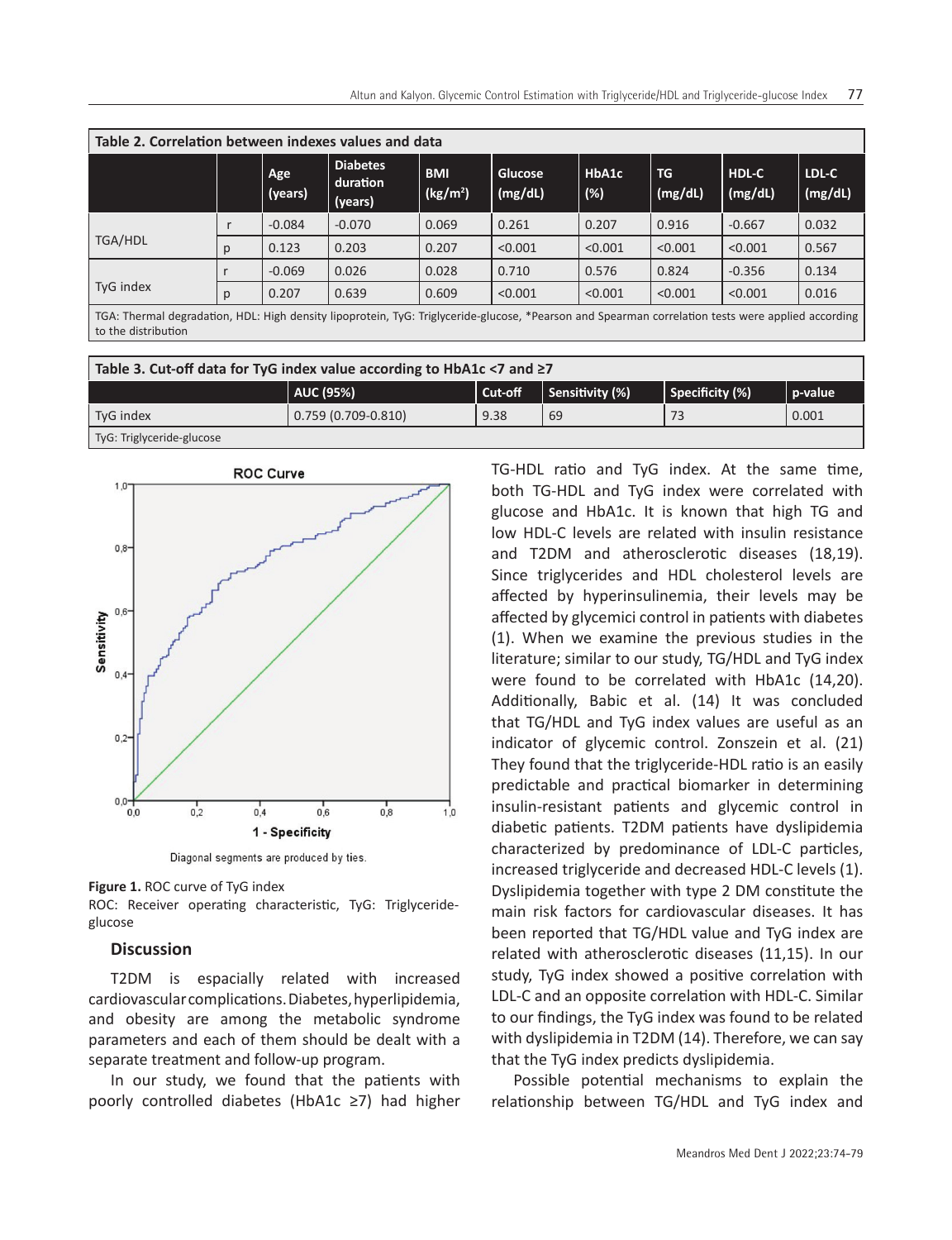Hba1c could be; First, islet beta cell failure and insulin resistance are the main pathological features of T2DM. Increased glucose and free fatty acid levels have toxic effects on beta cells (2,22). Increased triglyceride levels can cause free fatty acids to rise, thereby increasing the flow of free fatty acids to the tissues. This may affect insulin resistance and glucose metabolism. Studies have shown that high triglyceride levels affect glucose metabolism in the liver and muscle (23). Second; recently, it has been shown that HDL can also directly affect glucose metabolism (24). Recombinant HDL infusion has been reported to be beneficial on glucose metabolism in T2DM (25). All these mechanisms point to the role of triglycerides and HDL-cholesterol in the pathogenesis of Type 2 DM. Therefore, TG/HDL value and TyG index are good options that can be used in the evaluation of regulation in T2DM.

In our study, when we performed ROC analysis, we found that the TyG index had a larger AUC than TG/ HDL to identify poor diabetics. Accordingly, if the TyG index is above 9.38, which we assume as the cut-off value, the probability of the patient's HbA1c being over 7 is high.

The study has limitations. First of all, our study is retrospective and cross-sectional. Secondly, the relationship of TG/HDL ratio and TyG index with poor and well-controlled diabetes was examined, but their relationship with insulin resistance was not examined. Studies evaluated with the HOMA-IR levels may provide further information.

# **Conclusion**

According to the results of our study, we can say the following; TG/HDL value and TyG index may be useful both in predicting dyslipidemia in Type 2 DM and in predicting diabetes regulation due to a positive relationship with HbA1c. Especially in cases where TyG index hba1c is not performed, it can be preferred instead of Hba1c Our study will shed light on similar studies to be done in the future.

## **Ethics**

**Ethics Committee Approval:** The present cohort study was designed as a survey and was approved by the local Ethical Committee of İstanbul Prof. Dr. Cemil Taşçıoğlu City Hospital (decision no: 259, date: 02.07.2021)

**Informed Consent:** Retrospective study. **Peer-review:** Externally peer-reviewed.

## **Authorship Contributions**

Surgical and Medical Practices: Ö.A., S.K., Concept: Ö.A., Design: Ö.A., S.K., Data Collection or Processing: Ö.A., Analysis or Interpretation: Ö.A., S.K., Literature Search: Ö.A., S.K., Writing: Ö.A.

**Conflict of Interest:** No conflict of interest was declared by the authors.

**Financial Disclosure:** The authors declared that this study received no financial support.

## **References**

- 1. Quispe R, Martin SS, Jones SR. Triglycerides to high-density lipoprotein-cholesterol ratio, glycemic control and cardiovascular risk in obese patients with type 2 diabetes. Curr Opin Endocrinol Diabetes Obes 2016; 23: 150-6.
- 2. Zhou M, Zhu L, Cui X, Feng L, Zhao X, He S, et al. The triglyceride to high-density lipoprotein cholesterol (TG/HDL-C) ratio as a predictor of insulin resistance but not of β cell function in a Chinese population with different glucose tolerance status. Lipids Health Dis 2016; 15: 104.
- 3. American Diabetes Association. 6. Glycemic Targets: Standards of Medical Care in Diabetes-2021. Diabetes Care 2021; 44: S73-S84.
- 4. Saha S, Schwarz PEH. Impact of glycated hemoglobin (HbA1c) on identifying insulin resistance among apparently healthy individuals. J Public Health 2017; 25(Suppl 1): 505-12.
- 5. Keles N, Aksu F, Aciksari G, Yilmaz Y, Demircioglu K, Kostek O, et al. Is triglyceride/HDL ratio a reliable screening test for assessment of atherosclerotic risk in patients with chronic inflammatory disease? North Clin Istanb 2016; 3: 39-45.
- 6. Kim JH, Lee DY, Park SE, Park CY, Lee WY, Oh Ki-Won, et al. Triglyceride glucose index predicts coronary artery calcification better than other indices of insulin resistance in Korean adults: the Kangbuk Samsung Health Study. Precis Future Med 2017; 1: 43-51.
- 7. Zhang S, Du T, Zhang J, Lu H, Lin X, Xie J, et al. The triglyceride and glucose index (TyG) is an effective biomarker to identify nonalcoholic fatty liver disease. Lipids Health Dis 2017; 16: 15.
- 8. Ren X, Chen ZA, Zheng S, Han T, Li Y, Liu W, et al. Association between Triglyceride to HDL-C Ratio (TG/HDL-C) and Insulin Resistance in Chinese Patients with Newly Diagnosed Type 2 Diabetes Mellitus. PLoS One 2016; 11: e0154345.
- 9. Er LK, Wu S, Chou HH, Hsu LA, Teng MS, Sun YC, et al. Triglyceride Glucose-Body Mass Index Is a Simple and Clinically Useful Surrogate Marker for Insulin Resistance in Nondiabetic Individuals. PLoS One 2016; 11: e0149731.
- 10. Li X, Li G, Cheng T, Liu J, Song G, Ma H. Association between triglyceride-glucose index and risk of incident diabetes: a secondary analysis based on a Chinese cohort study : TyG index and incident diabetes. Lipids Health Dis 2020; 19: 236.